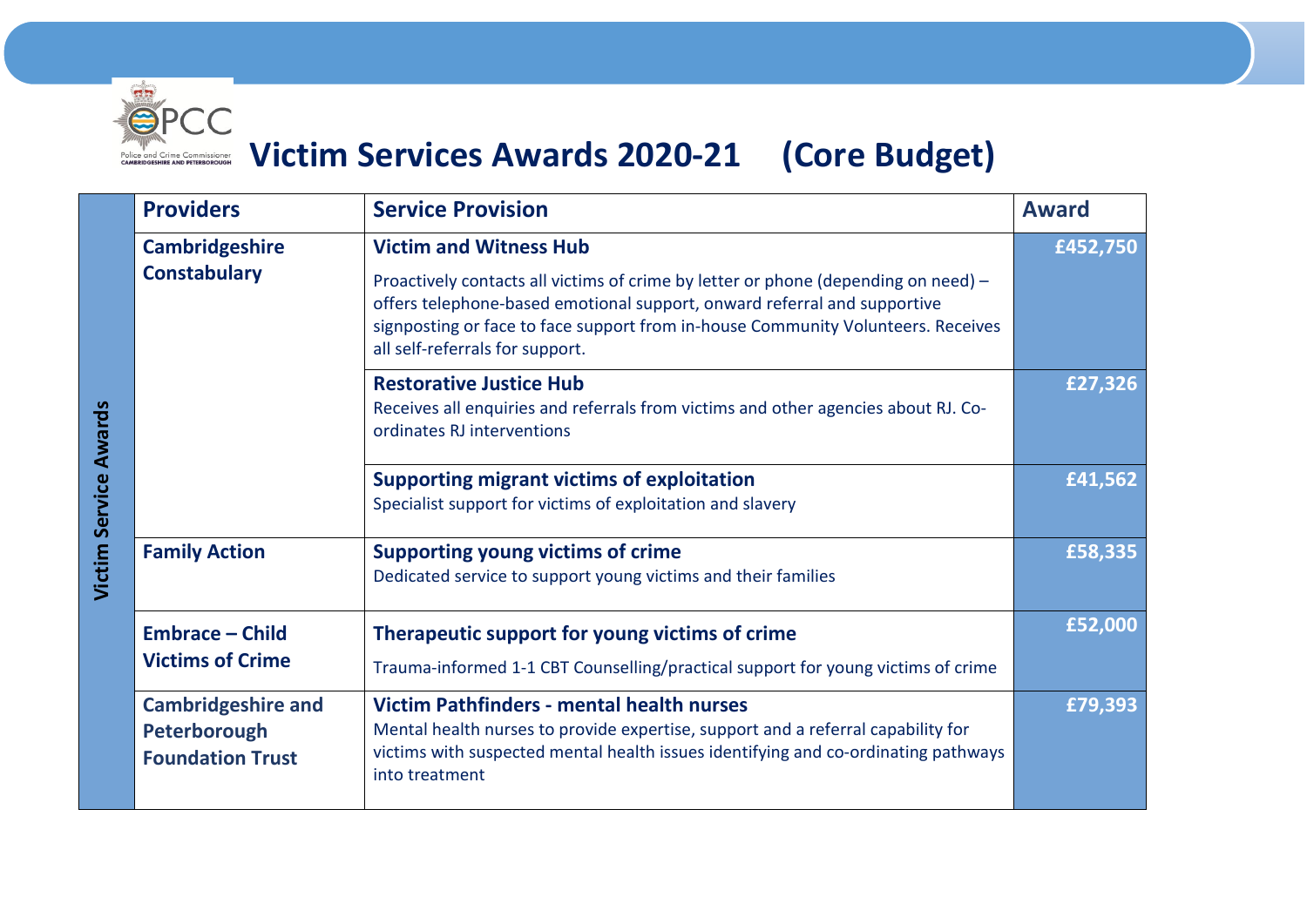| <b>Cambridgeshire</b>                                                         | Home security for elderly victims of burglary                                                                                                                                                                                                                                         | £50,000   |
|-------------------------------------------------------------------------------|---------------------------------------------------------------------------------------------------------------------------------------------------------------------------------------------------------------------------------------------------------------------------------------|-----------|
| <b>Shrievalty Trust</b>                                                       | Target hardening work to reduce repeat victimisation                                                                                                                                                                                                                                  |           |
| <b>Cambridge and</b><br><b>Peterborough Rape</b><br><b>Crisis Partnership</b> | <b>Countywide Support Service for survivors of sexual violence</b><br>An all age Independent Sexual Violence Advisor and emotional support service for<br>victims of sexual violence. This is the PCC contribution to a pooled partnership<br>budget the contract value is: £838,750* | £237,000  |
| <b>Cambridgeshire County</b><br><b>Council - IDVA Service</b>                 | Specialist support for victims of domestic abuse<br>Contribution towards to countywide support service for survivors of domestic<br>abuse; this specifically funded a specialist IDVA for Stalking and Harassment for<br>part of the year                                             | £34,288   |
| Peterborough<br><b>Women's Aid</b>                                            | <b>Domestic Abuse Outreach</b><br>Additional resource to support medium risk victims of domestic abuse in<br>Peterborough                                                                                                                                                             | £12,750   |
| <b>Various</b>                                                                | <b>Commissioning Support and Capacity Building within VCSE</b><br>Building capacity to explore new ways of working - Choices Counselling<br>Service<br>One off contribution to NHS England for STI Pathways for YP<br>Consultancy<br><b>Trauma Training</b><br>$\bullet$              | £21,148   |
|                                                                               | <b>Total</b>                                                                                                                                                                                                                                                                          | 1,066,552 |
|                                                                               |                                                                                                                                                                                                                                                                                       |           |